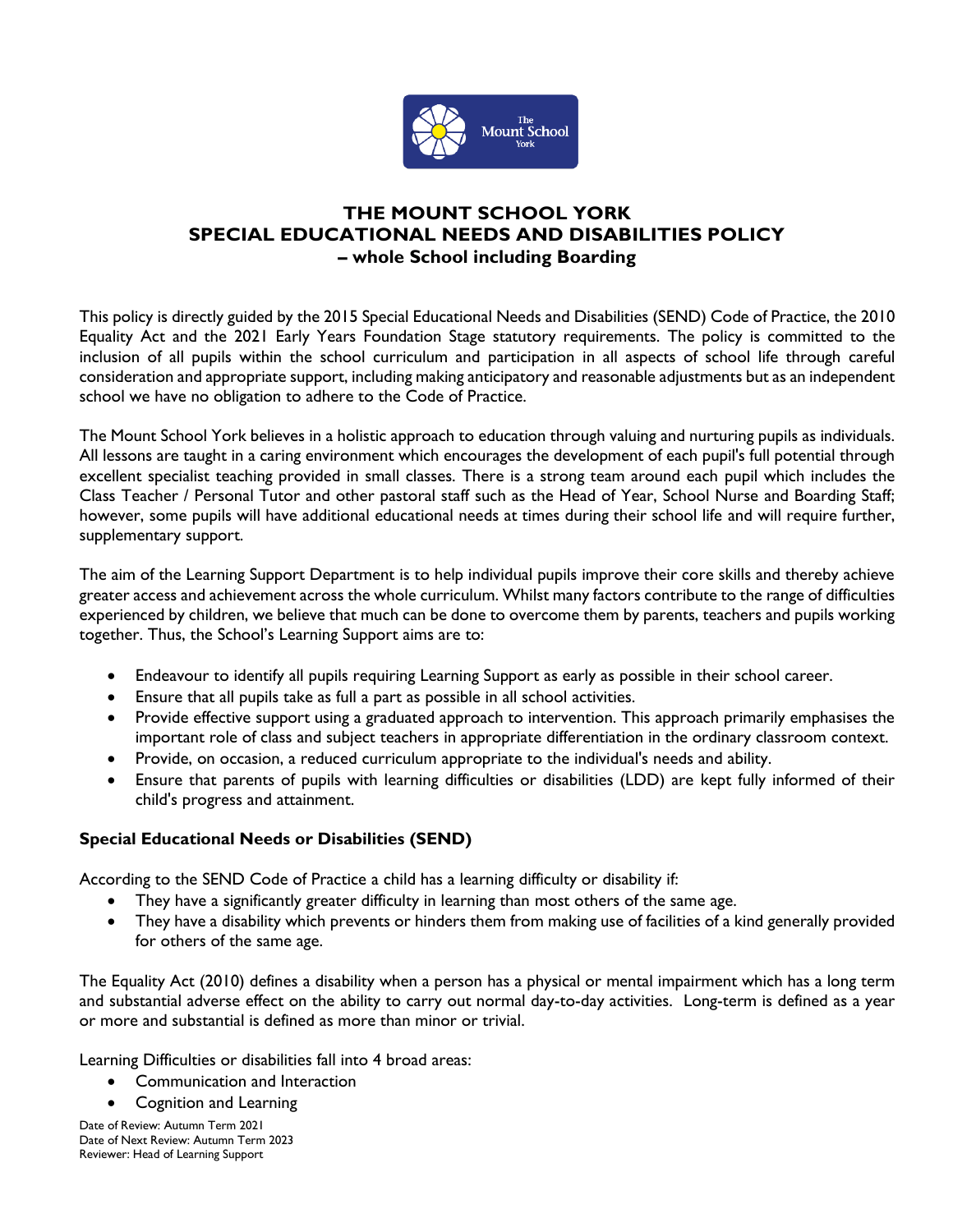- Social, emotional, and mental health difficulties
- Sensory and/or physical need

## **Head of Learning Support/Special Education Needs Coordinator (SENCO)**

Lucy-Anne Asker is the School's Head of Learning Support and works with pupils in both Junior School and Senior School. Rachel Capper is the specialist named SENCO for Pre-School and the EYFS.

Whilst the daily provision of Specialist support is co-ordinated by the Head of Learning Support, the responsibility of meeting the Special Educational Needs and disabilities of pupils, rests with the Governors (Committee), Principal, Head of Learning Support, and individual teachers. In accordance with the Independent Schools standards guidance, the Committee will have oversight of the provision of learning support and access for SEND pupils and will have a nominated SEND link governor.

### **Admissions**

As an independent school, The Mount can decide whether the academic demands of the School are appropriate for each potential pupil. As part of the admissions procedure, the Admissions Department will request any identification of learning difficulties, and these will help the School to advise parents on the suitability of The Mount School York's curriculum for their child.

On occasion, it is most appropriate for a prospective pupil to have a pre-assessment internally with the Head of Learning Support or externally by an educational psychologist prior to undertaking The Mount School York's entrance papers as appropriate. The aim of this is to anticipate a pupil's learning requirements and to create a climate of trust where difficulties are discussed openly, and expectations of inclusive provision are made transparent. Should an external assessment be required the costs are borne by parents, but advice can be given by the School.

#### **Identification, Assessment and Provision**

At The Mount School York, we have a whole-school approach to Learning Support policy and practice. Pupils identified as having SEND or LDD are, as far as is practicable, fully integrated into mainstream classes. Every effort is made to ensure that they have full access to the whole school curriculum and are integrated into all aspects of the School.

All teachers are responsible for identifying pupils with LDD and, in collaboration with the Head of Learning Support, will ensure that those pupils requiring different or additional support are identified at an early stage. Assessment is the process by which pupils with LDD can be identified. Whether a pupil is making progress is seen as a significant factor in considering the need for Learning Support provision.

Special Educational Provision means educational provision, which is additional to, or different from, the educational provision made generally for children of the same age.

### **Early Identification**

Early identification of pupils with LDD is a priority. The School will use appropriate screening and assessment tools, and ascertain pupil progress through:

- Evidence obtained by teacher observation/assessment.
- For Junior School pupils, their performance, judged against level descriptions.
- Pupil progress in relation to subject specific objectives.
- Standardised Screening Tests/Assessment Tests.
- Reports from External Agencies, including educational psychologists.
- Records from previous schools.
- Information from parents.
- External exam results.

### **Learning Support Provision**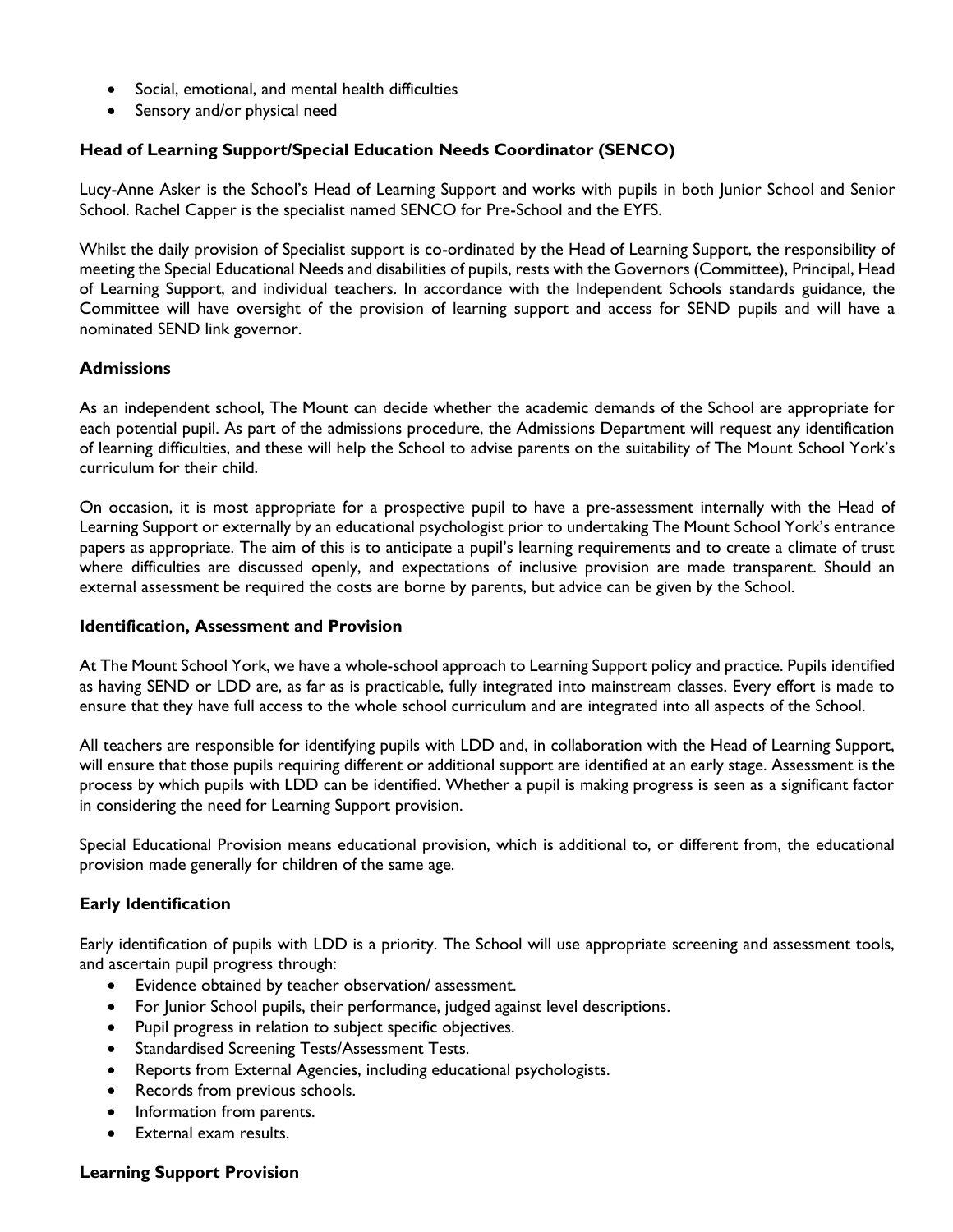On entry to the School each child's attainment will be assessed to ensure continuity of learning when transferring from another school. For pupils with an identified LDD, the Head of Learning Support will:

- Use information from the previous school to shape the pupil's curriculum and pastoral provision.
- Identify the pupil's skills and note areas that require support.
- Ensure on-going observations/assessments provide regular feedback on achievements/experiences, to plan next steps in learning.
- Ensure pupils have opportunities to demonstrate knowledge and understanding in all subjects.
- Ensure that if students have a preferred method of recording, including the use of assistive technology, that all staff allow them to use these alternative methods and they become their normal way of working across the whole curriculum.
- Involve pupils in planning/agreeing their own targets.
- Involve parents in a joint home-school learning approach.

# **Learning Support Provision in the Early Years Foundation Stage (EYFS)**

All pupils are given a settling in process when joining the EYFS. Their progress is monitored and reviewed throughout these years which allows for early opportunities to identify any emerging concerns that might suggest a child has a special educational need and/or disability. Whilst in EYFS, some children may have additional needs that may require particular help, intervention and support. These needs may be short-lived for a particular time in the child's life or may require longer term support. All staff in the Early Years are expected to provide adaptable activities to meet all individual needs and abilities to give a broad and balanced early learning environment for every pupil. We use a graduated approach (access, plan, do, review) to identify, assess and respond to children who have emerging difficulties and where appropriate liaise with families, external agencies or specialists to provide support.

### **Learning Support Provision in the Junior School**

The Junior School also follows a graduated approach model of provision. Class teachers are responsible and accountable for the progress and development of the pupils in their class including where pupils access support from a Teaching Assistant. Usually, pupils requiring additional and targeted small group support are identified, following routine in-class assessments, in termly provision planning meetings. On-going concerns lead to internal assessment by the Learning Support Department. External specialist assessments are a parental responsibility; however, referrals can be made or advised upon. Specialist support is targeted at individual needs following assessment. For pupils receiving the standard level of support, 30 minutes per week, there is no additional charge. However, parents may approach the Learning Support Department to ask for more support, which would then have an additional charge.

### **Learning Support Provision in the Senior School**

Help and support is provided by subject teachers through differentiation - and setting in certain subjects. A reduction in the requirement to undertake the full curriculum may be possible with the agreement of the Deputy Principal and the Head of Learning Support, often following a recommendation from an Educational Psychologist.

As identified by the School, a time-limited period of withdrawal will be arranged for essential literacy, numeracy, or study skills. This individual support will be with a learning support teacher or another suitable member of staff or a Teaching Assistant. Support may be on a one-to-one basis or within a small group as prescribed by the School. This standard level of support of 30 minutes per week is not subject to an additional charge, however, support over and above the standard provision is subject to an additional charge.

### **Learning Support Provision in Sixth Form College**

For a few students, it may be appropriate to commence or continue with support on an individual basis as they move into Years 12 and 13. Such support will be flexible and scheduled as and when needed, such as in the run up to examinations. These lessons will often focus on supporting a pupil with their personal organisation and developing study skills which will address some of the hidden disadvantages of LDDs, such as slow processing speed or weak working memory. As is the case across the whole School, a standard level of support, 30 minutes per week, will be provided by the School but any requirements over and above that, will be subject to an additional charge.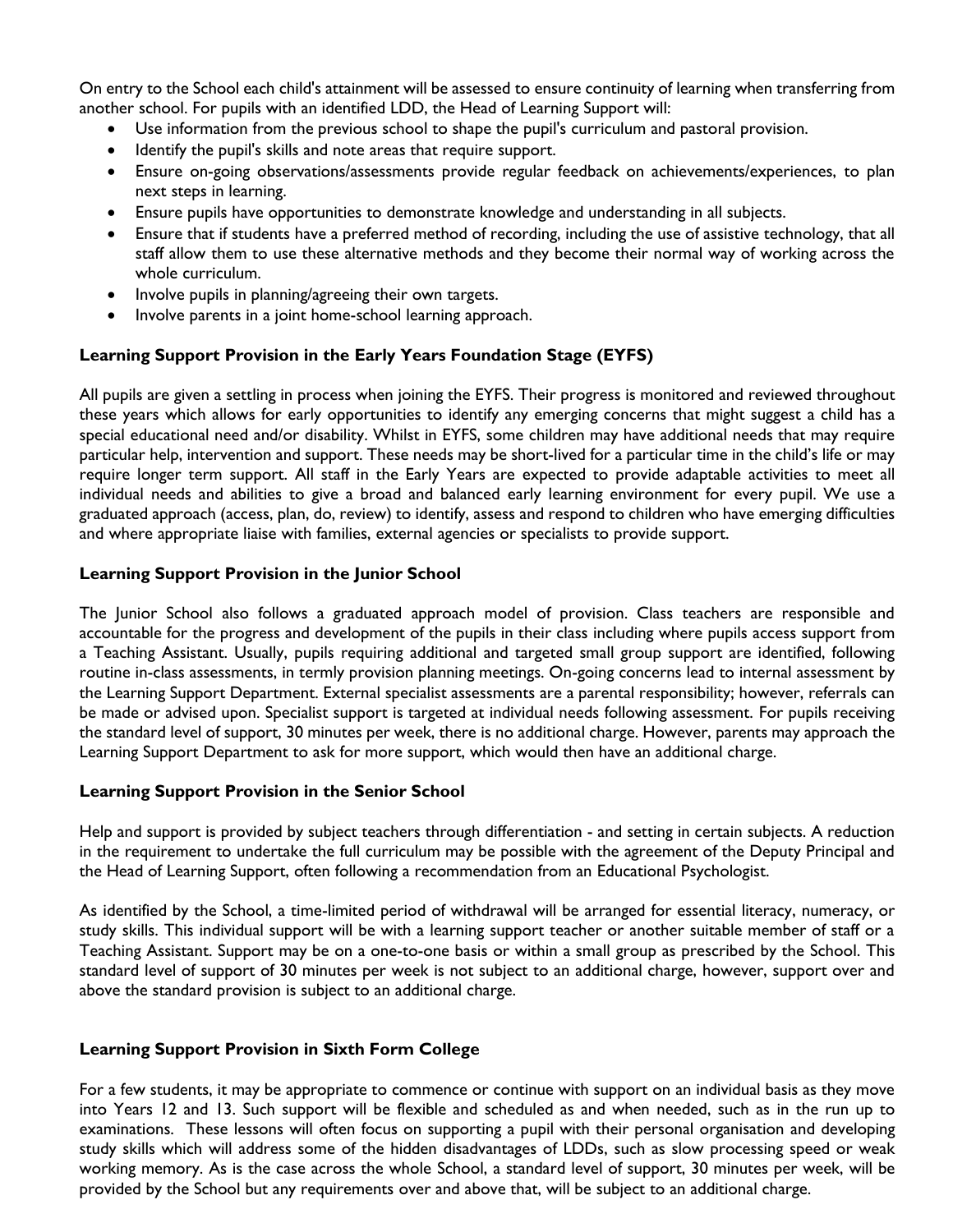# **Assistive Technology**

The Code of Practice emphasises the right of the SEND Pupil to have access to assistive technology as a means of meeting their needs. As examination boards are increasingly keen for candidates to work independently, we want pupils to use assistive technology as their normal way of working. For supporting with their studies pupils may use any of the following equipment: exam reading pens, i-pads, Dragon Speech software on a laptop, e-readers, and audio books, provided these have been approved by the Head of Learning Support.

Although School does have some equipment for use by SEND pupils, parents will be asked to meet any additional costs of pupils needing to have their own personal equipment.

Pupils are responsible for the safe keeping and maintenance of their own individual equipment.

### **English as an Additional Language**

Care will be needed with pupils whose first language is not English. Teachers will closely follow their progress across the curriculum to ascertain whether any problems arise from uncertain command of English as opposed to special educational needs. It will be necessary to assess a pupil's proficiency in English before planning any additional learning support that might be required.

# **Monitoring Pupils' Progress**

Progress is the crucial factor in determining the need for additional support. Adequate progress is that which:

- Narrows the attainment gap.
- Prevents the attainment gap widening.
- Equals or improves upon the pupil's previous rate of progress.
- Ensures full curricular access.
- Shows an improvement in self-help and social or personal skills.

All pupils' progress is monitored through the whole school tracking systems. From Years 1 to 8 reading and spelling are specifically measured and if not age appropriate, the Head of Learning Support is consulted. In the Senior School, standardised tests of vocabulary, Mathematics, non-verbal and verbal skills (proof reading, perceptual speed, and accuracy) provide an individual baseline against which to measure subject progress. In the Junior School, INCAS data is used. The Head of Learning Support and teachers will review the approaches adopted. Should individual assessment be required the School will seek the approval of parents.

### **The Learning Support Register**

Registers are held for both Senior and Junior Schools. These are updated whenever there is a change to any pupil's SEND status and available to subject teachers on SharePoint.

# **Pupil Profiles**

For any pupil receiving additional support, a Pupil Profile will be created. A pupil will work closely with their Learning Support Teacher to provide their own Pupil Profile. Each pupil profile will identify if a pupil has a learning difference and list reasonable adjustments and access arrangements which should be adhered to. The Pupil profile will also include a list of teaching strategies for subject teachers to use and areas of concern that the pupil herself has raised. All Pupil Profiles are published and accessible to teaching staff on SharePoint and are reviewed annually in the, before being emailed to parents.

### **Individual Education Plans**

A few pupils may have an Individual Education Plan (IEP) which will concentrate on three or four individual SMART targets that closely match the pupil's needs. The targets will be set by the pupil's Learning Support teacher working in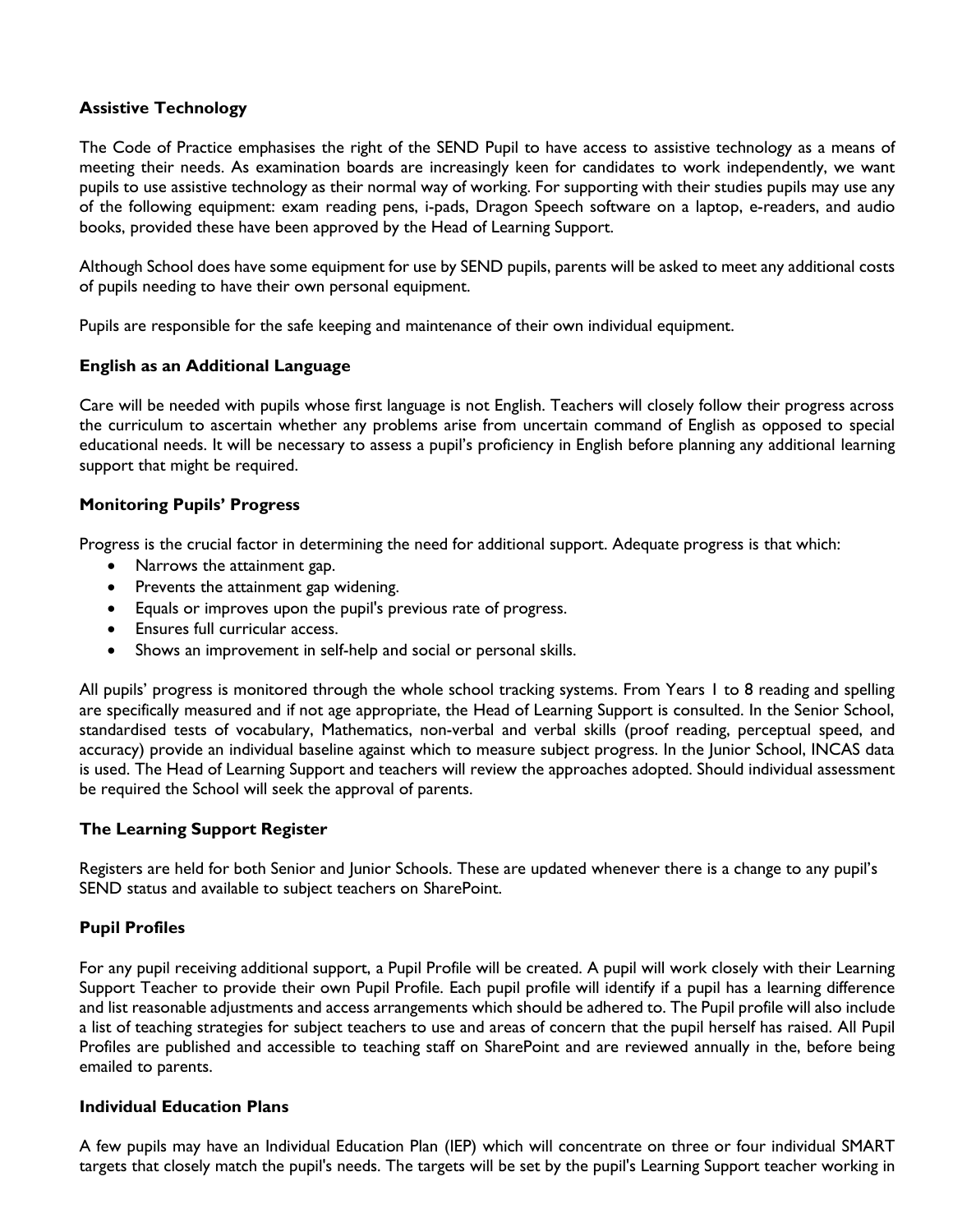collaboration with subject teachers and external agencies providing additional support. An IEP is equivalent to one cycle in the Access, Plan, Do and Review graduated model as defined in the SEND Code of Practice.

### **Education, Health and Care Plan**

Occasionally, The Mount School in conjunction with an individual pupil's parents, may apply for statutory assessment for an Education, Health and Care Plan (EHCP). This is a single assessment process that includes education, health, and social services. An EHCP provides a means of access to extra resources when a pupil's needs are beyond that can be catered for by normal differentiation and standard Learning Support provision. An EHCP provides a precise educational and health prescription for the pupil based on accurate and detailed account of their needs. A child with an EHCP may be awarded an individual budget by the Local Authority depending on the nature and severity of their disability, from birth until they reach the age of twenty-five.

EHCPs must be reviewed annually by the Head of Learning Support in conjunction with the Local Authority. The purpose of the review is to monitor the Pupil's progress to ensure that they are achieving the desired outcomes and if necessary for the Local Authority to amend the plan to reflect evolving needs.

### **Reviewing Pupil Progress and Provision**

Provision is reviewed each year, usually coinciding with an Annual Review or Parents' Evening. The School endeavours to hold reviews in an informal manner, and parents' views on their child's progress will actively be sought. Wherever possible or appropriate the School will involve pupils in this process. Meetings can be arranged throughout the year, by parents or the School, where changes to support are thought to be expedient.

#### **Special Considerations for External Examinations**

Access Arrangements are made for candidates with the required knowledge, understanding and skills who are unable to demonstrate these in an assessment due to a difficulty or disability. Arrangements made will reflect the help usually given at The Mount, on a subject-by-subject basis, and aim to remove barriers caused by the difficulty or disability.

The administration of exam access arrangements is carried out by the Head of Learning Support, working with the Exams Officer. For a successful application to be made, public examination boards require evidence that any special consideration is the candidate's normal way of working. Several criteria must be met in support of each case, as set out in the JCQ's Access Arrangements, Reasonable Adjustments and Special Considerations document, updated each year. Applications will be made first for GCSE and if still valid, re-submitted for 'A' Level.

In the Junior School and Lower Senior School, if a pupil's normal way of working suggests exam access arrangements are needed, these are instigated for internal exams. This builds up the evidence required that the provision is of benefit. Exam access arrangements are subject specific and must be supported by evidence and a signed agreement from each subject teacher. Parents and pupils are advised that access arrangements are not a substitute for thorough revision or effective exam technique, for which subject teachers or the Learning Support Department can provide advice.

Pupils with English as an Additional Language (EAL) may qualify for the exam access arrangements of a bi-lingual translation dictionary in accordance with JCQ regulations. This may not be used in English, or any other subject where additional marks are awarded for Spelling Punctuation and Grammar.

### **Word Processing in Examinations**

The use of a word processor must reflect a candidate's normal way of working in a particular subject. It must be appropriate to the pupil's needs and may be encouraged for certain LDDs. Examples are:

- A learning difficulty which has a substantial and long-term adverse effect on the ability to write legibly.
- A medical condition.
- A physical disability.
- A sensory impairment.